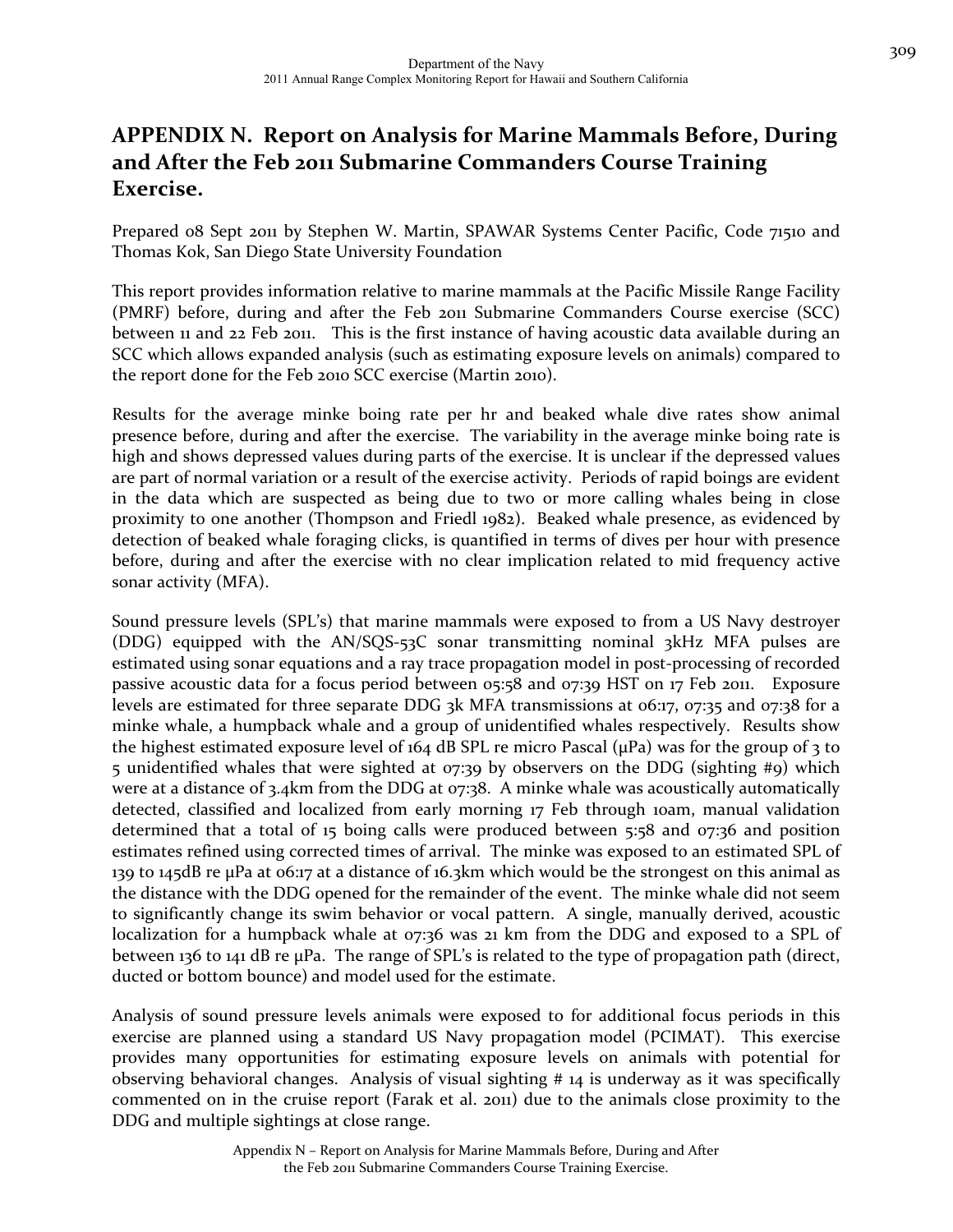### **Introduction**

This is the first instance of having acoustic data available for marine mammal monitoring during a US Navy exercise at PMRF, specifically during the 14 – 19 Feb 2011 SCC. This report focuses on sonar exposure to marine mammals between 06:17 and 07:38 on 17 Feb 2011 which covers the period of active 3kHz (nominal) MFA transmissions during the event termed "miniwar III". This event involved three surface ships transmitting MFA signals and one submarine. This effort focuses on the 3kHz MFA (3k MFA) transmissions from the US Navy destroyer (DDG) equipped with the AN/SQS-53C sonar system. The other two surface ships were employing higher frequency mid frequency sonar signals which are not addressed in this report.

The focus time was selected for multiple reasons: 1) to limit the analysis to a manageable effort for understanding what types of information in relationship to exposure levels are available; 2) a sighting was made during the period of MFA activity; 3) acoustic analysis indicates high confidence locations for a minke whale (Balaenoptera acutorostrata) on range during MFA activity; and 4) acoustic analysis also indicates humpback whale (Megaptera novaeangliae) presence on the range during MFA activity.

There was also a visual sighting of an individual humpback whale from trained marine mammal observers aboard an aircraft nearby at 08:10:58. Exposures were not estimated for this sighting due to animal location uncertainty over 30 min from the last 3k MFA transmission.

This effort utilizes sonar analysis employing both a ray trace model and sonar equations to estimate the sound pressure level expected at the animal locations. The use of PMRF bottom hydrophones in validating the exposure level estimations is also described.

Analysis of automated minke and beaked whale signals is performed in a manner similar to that reported for the before and after portions of the Feb 2010 SCC exercise (Martin 2010). The analysis shows presence of these species before, during and after the Feb 2011 exercise. Manual analysis for other species is also provided.

### **Methods**

The method utilized to estimate the sound pressure level animals are exposed to require animal and surface ship locations very close in time to MFA transmissions. Ship positions are obtained from standard PMRF exercise products. Animal locations are determined by sightings and processing of recorded passive acoustic data. Two models are utilized to estimate the sound pressure levels at animal locations; sonar equations and a ray trace program. The acoustic data was also utilized to confirm precise 3k MFA transmission times and to compare with model outputs. The ray trace program (Ray Trace ver. 1.1.1 dated 08‐04‐2005) was developed by Roy Deveanport, with modifications by F. Ludecke, at the Naval Undersea Warfare Center (NUWC). This ray trace program has only been validated for horizontal ranges up to 10km and does not include bottom reflection losses. Standard US Navy models, such as PCIMAT, are planned to be used in future analysis. A sound velocity profile (SVP) for measured data from 27 April 2009 to 750m depth combined with historical data to the seafloor was utilized. This SVP does show a viable surface duct path. Future efforts should obtain in‐situ SVP data.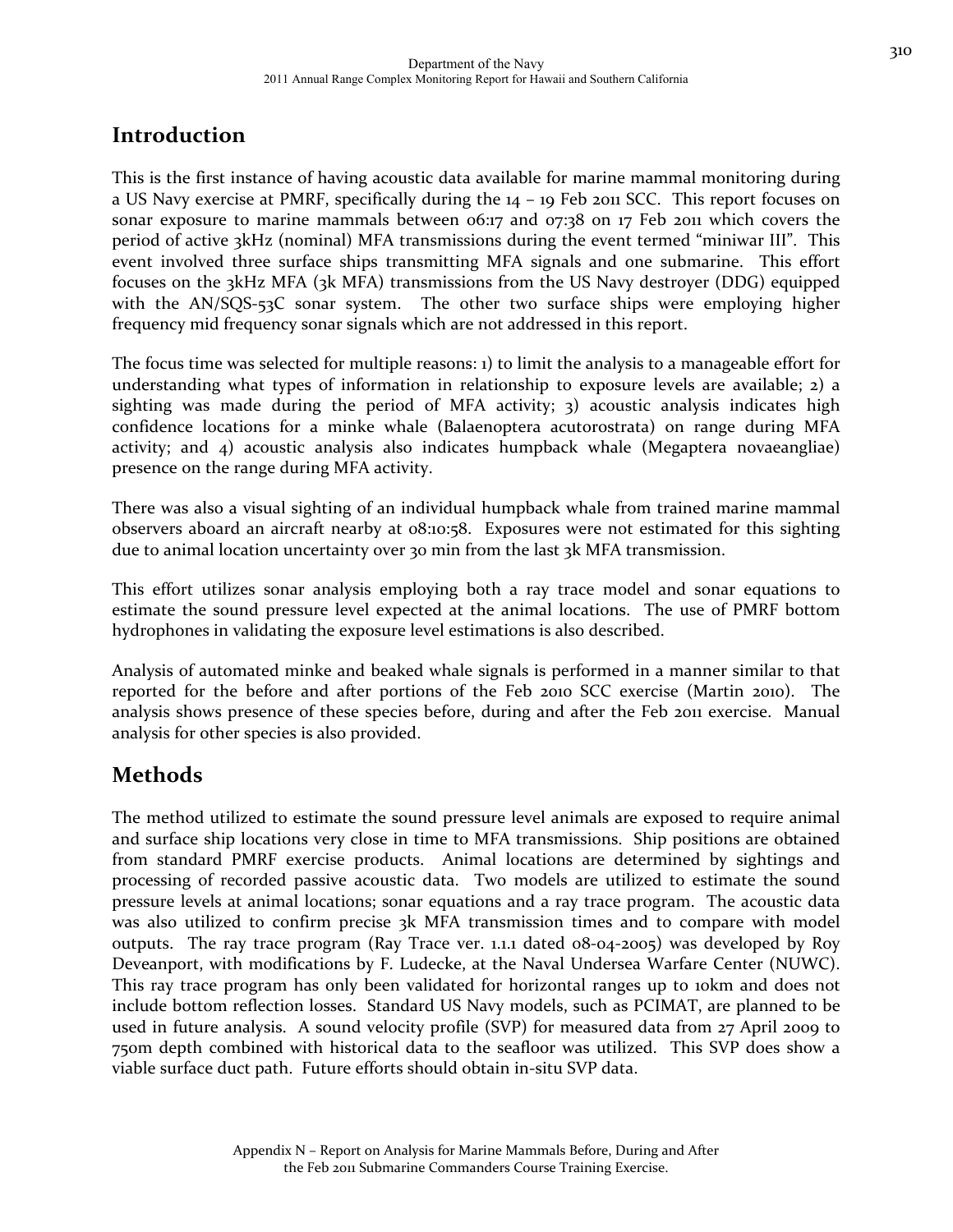311

Parameters and assumptions employed in this analysis, and their nomenclature, are: a 3kHz nominal frequency (f=3); a source level (SL) of 235dB re μPa; absorption coefficient at 3kHz (α) of 0.2 dB per km (Ilyina 2009); a sonar source depth (d) of 5m; animal depths of 10m (ad) ; a surface duct of  $50m$  (H); a sea state (S) of level 2; sonar projections towards animals are at the surface ship sonars maximum response axis (MRA) except as otherwise noted. The environment is deep water environment with viable surface duct and bottom reflection propagation paths. For short range direct path propagation assumes spherical spreading including the absorption coefficient contribution. The surface duct path cannot be validated with PMRF bottom phone data in this analysis; however the validity of the bottom multipath is confirmed with data from the PMRF range hydrophones.

The surface duct (or mixed layer duct) propagation path sonar equation includes transmission loss from spherical spreading, cylindrical spreading, and attenuation coefficients for both normal propagation and duct leakage. The equation appears in Urick's 1983 book, Principles of Underwater sound and is provided as equation 1 where Le is the estimated sound pressure level of the exposure:

Equation 1: Le =SL-(  $10*log10(ro) + 10*log10(r) + 0.001*r (α + αL)$ ) in (dB)

where: SL is the source level; ro is the transition range (m) from spherical to cylindrical propagation and for this case is estimated as  $2568$  m (from H/0.3048\*sqrt(  $(R/.3048)$  /  $(8*(H/.3048-d/03048)))$  where R is the radius of curvature of the surface duct rays (~ 88,235 m); r = range from source to animal (m);  $\alpha$  is the attenuation coefficient (0.2dB/km for 3kHz) and  $\alpha$ L is the surface duct leakage coefficient in dB/km and is estimated (Urick 1983) as  $2/0.9144*S*sqrt(f*0.3048/H)$  where f is in kHz. Substituting these parameters and values into equation 1 results in:

Equation 2: Le =200.9 - 10\*log10(r) - 0.001\*r\*(0.2+0.5916))

The surface duct transmission loss is seen to have major contributions from the surface duct leakage component (αL) and the transition range from spherical to cylindrical spreading (ro).

Data for the surface ship (DDG) marine mammal observers sighting at 07:39 is derived from Farak et al. 2011 (the cruise report). The sighting was geo-referenced using the sighting data with ship position at the time of the sighting and a ship heading derived from PMRF standard exercise products. The sighting was of unidentified whales, in a group of from 3 to 5, with report of "at least 3 bushy angled blows likely due to humpback or sperm whales".

The bottom bounce path sonar equation model assumes spherical spreading, constant sound speed profile, a nominal 7dB bottom reflection loss (BRL) for grazing angles from 25 degrees to 70 degrees, a flat bottom depth of  $455$ om and that d (source depth in m) is  $\lt$  wd (water depth in meters) and that ad (animal depth in m) is also  $\ll$  wd. Equation 3 provides the estimated exposure sound pressure level for the bottom propagation path. Notice their is no correction for the relative heading from the DDG to the animal being significantly off the AN/SQS‐53C maximum response azimuth and elevation angles. This is a source of significant error for certain geometries, but is not quantitatively addressed for security reasons in this report.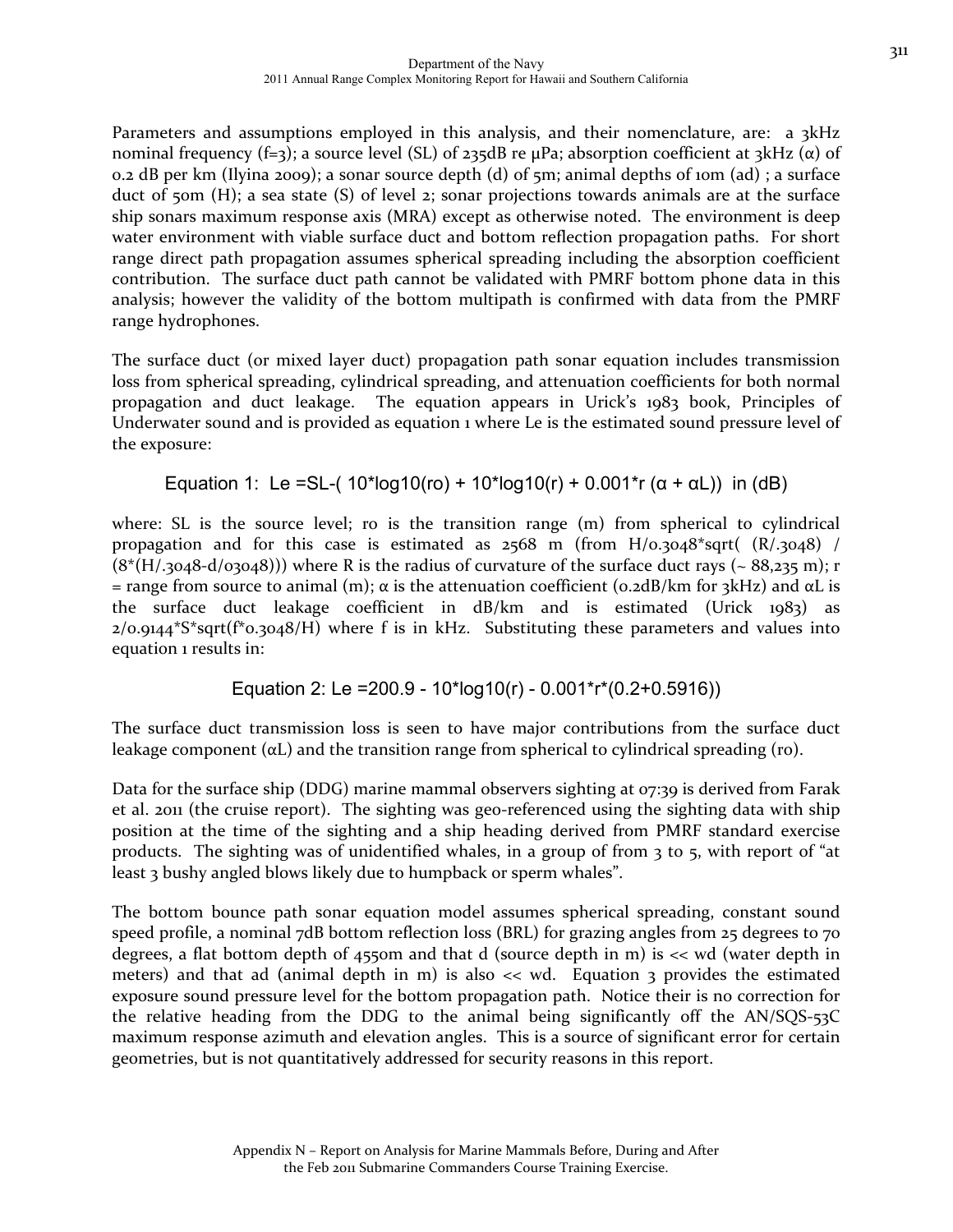Equation 3: Le = SL – 20\*log10(sr) – sr\*0.001\*α – BRL

Where BRL is the bottom reflection loss (7dB for grazing angles from 25 to 70 degrees) and sr is a first order estimate of the path slant range between the DDG and animal and is given by simple geometry as  $sr \sim z$ \*sqrt(wd2 + r2/4).

### **Results**

#### **Acoustic data collection**

Thirty one hydrophones of passive acoustic data was collected continuously (with one 8.5 hr exception) for approximately  $257$  hrs between Friday 11 Feb 2011 @ 08:20 HST and Tuesday 22 Feb@ 10:32 HST. Figure 1 shows a plot of the approximate location of the range hydrophones recorded for this effort. The northern eighteen BSURE (Barking Sands Underwater Range Expansion) hydrophones analyzed in 2010 were replaced with 41 wider bandwidth  $\sim$ 50Hz to 45kHz) hydrophones early in calendar year 2011 (of which 18 were recorded in lieu of the previous 18 hydrophones). Acoustic data was recorded onto four 3.5" SATA hard drives as files of approximately 10 minutes duration with file name convention shown in table 1. The torpedo exercises (three events) were scheduled to start at 00:00 on Monday 14 Feb 2011 and complete Wed 16 Feb 2011 @ 02:00, while the miniwar exercises were scheduled to begin Wed 16 Feb 2011 @ 05:00 and complete Sat 19 Feb 2011 @ 03:00.

| Table 1 – Acoustic data recordings dates, times, filenames, exercise events and number of hours of |  |  |
|----------------------------------------------------------------------------------------------------|--|--|
| multiple channel (31 phones) data.                                                                 |  |  |

| HST date/  | HST date /  | File names                | events              | # hrs |
|------------|-------------|---------------------------|---------------------|-------|
| start time | end time    |                           |                     |       |
| Fri 11 Feb | Mon 14 Feb  | 11Feb11 182158 001 to 394 | Pre exercise &      | 65.6  |
| 2011 08:21 | 2011 01:54  |                           | start of torpex I   |       |
| Mon 14 Feb | Wed 16 Feb  | 14Feb11 200233 001 to 312 | Torpex I, II, III & | 52    |
| 2011 10:02 | 2011 13:55  |                           | Miniwar I           |       |
| Wed 16 Feb | Sat 19 Feb  | 16Feb11 235737 001 to 370 | Miniwar I - VI      | 61.6  |
| 2011 13:57 | 2011 03:41  |                           |                     |       |
| Sat 19 Feb | Tues 22 Feb | 19Feb11 134154 001 to 475 | Post exercise       | 79    |
| 2011 03:41 | 2011 10:32  |                           |                     |       |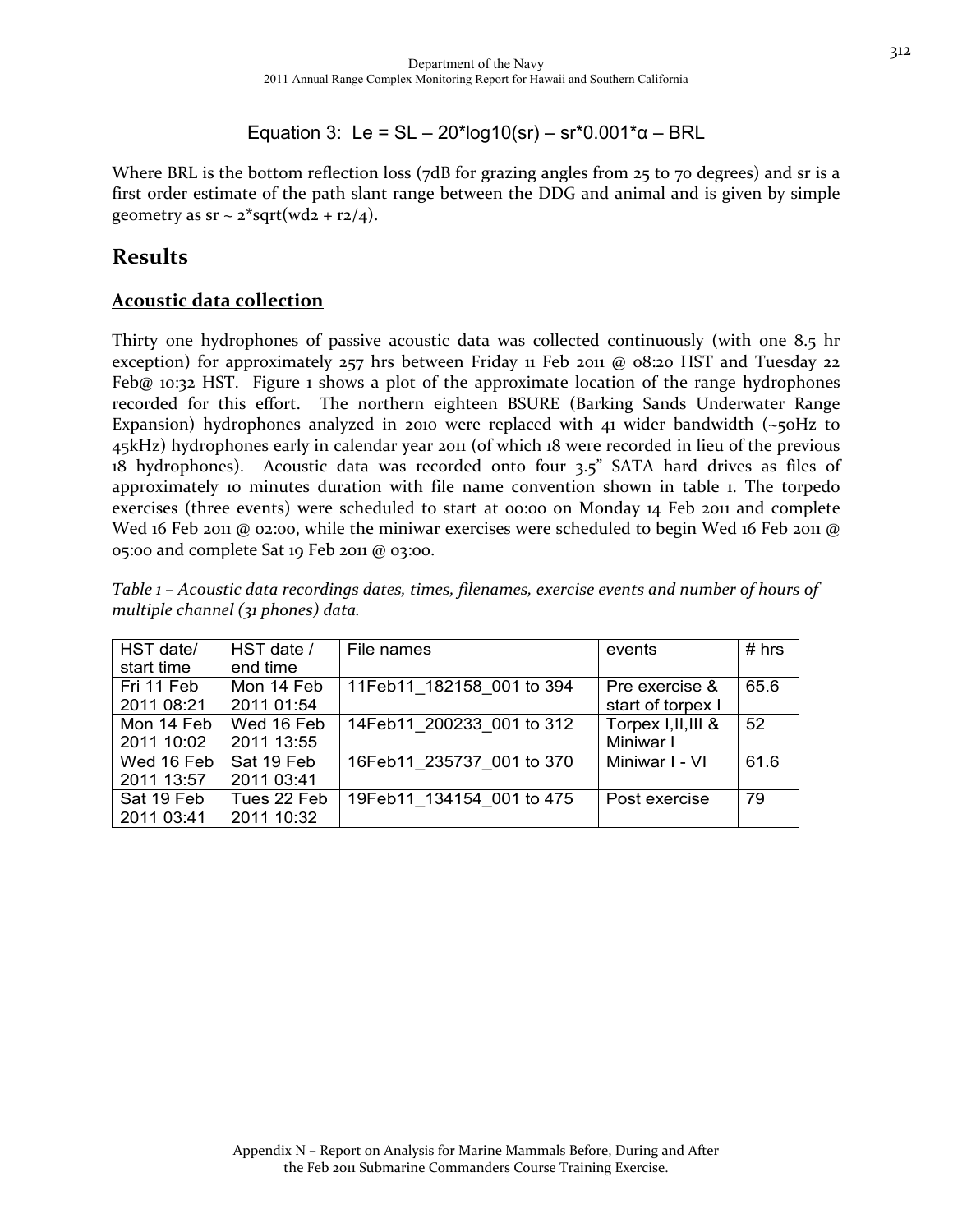Department of the Navy 2011 Annual Range Complex Monitoring Report for Hawaii and Southern California



*Figure 1 – Thirty‐one hydrophones recorded and utilized in the analysis. Kauai lower right.*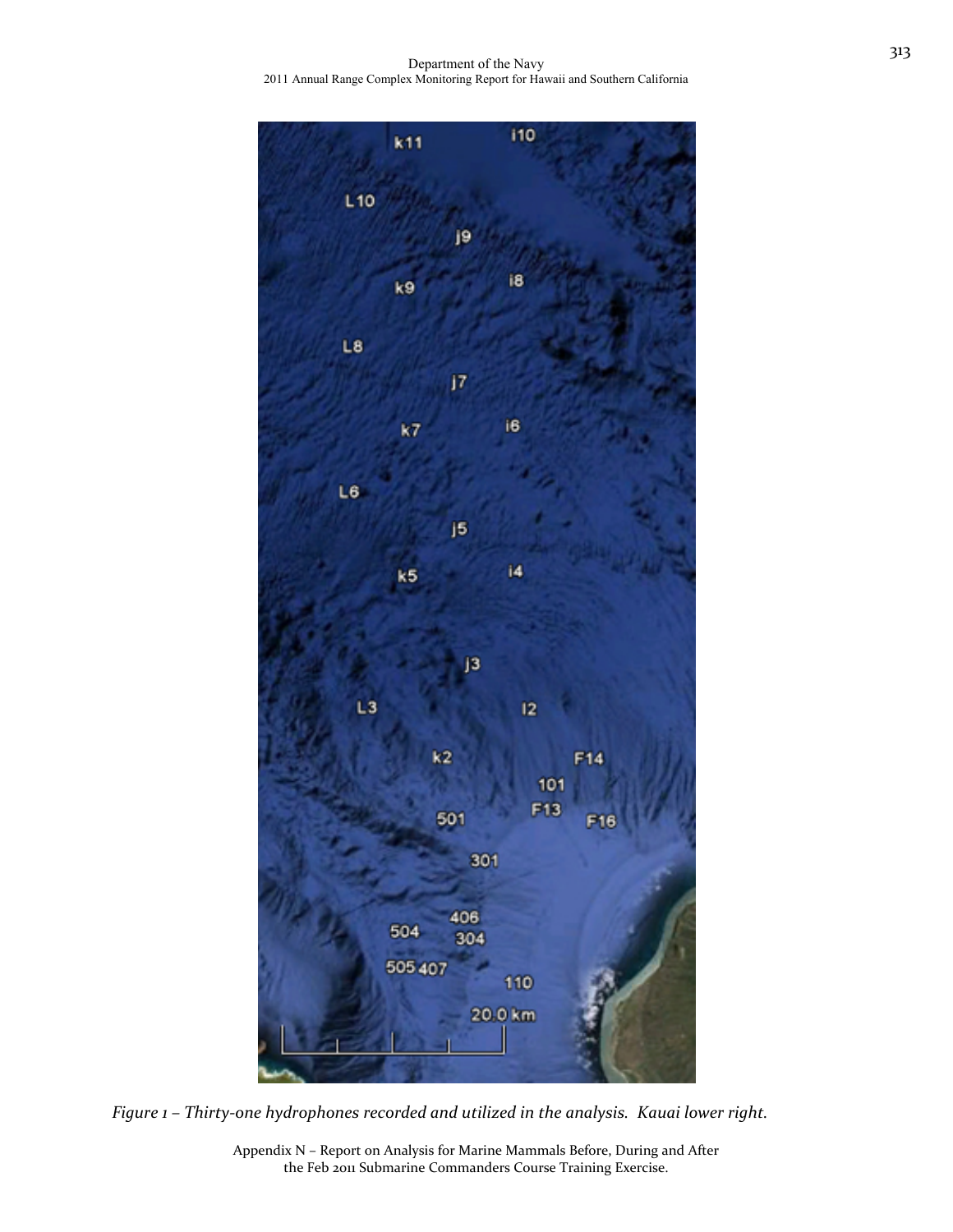The newly installed hydrophones (with I, J, K, and L first characters in their nomenclature in figure 1) provide a higher frequency response compared to the old hydrophones (45kHz vs. previous 19kHz) which enables detection of higher frequency calls / echolocation clicks (such as those of beaked whales) for the BSURE replacement phones. Significantly, the replacement BSURE phones also provide a much lower frequency response (advertised 50Hz vice 100Hz) which is enabling detection of 20Hz to 40Hz sounds from large baleen whales (blue, fin, sei, etc.). This opens up additional capabilities for detection of marine mammals, while retaining similar area coverage of the previous hydrophones.

#### **Marine mammal localization and exposure estimates**

This exercise has multiple species (minke, beaked, pilot, sperm and humpback) on, or near, the range and vocal during the Feb 2011 exercise. This allows potential repeated localization of the marine mammals by passive acoustic processing methods vice single sighting updates by trained marine mammal observers. Currently only automated techniques are available for localizing minke whale species (Martin et al. 2011) using their "boing" calls (Rankin and Barlow 2005). The automatic localizations show a minke whale on north BSURE from around 02:00 on the 17th through about 10:00. The automatic localizations are believed to be from a single minke whale as the acoustic peak frequency in the 1350Hz to 1440Hz detection band (Mellinger et al. 2011) is nominally 1400Hz  $(+/- 3)$  over the entire period and the intervals between these boings corresponds to nominal inter‐boing‐interval rate of around 6 minutes (Thompson and Friedl  $1982$ ). A minke whale visually sighted on the range on  $27$  April 2009 (Martin 2011) was determined to have a mean inter‐boing‐interval of 377 sec (sd 112s) with a peak frequency in the detection band of 1384Hz (sd 1.78Hz). The automatic localizations for the 17th were refined for fifteen boings between 05:58 and 07:37 by manually validating the calls, obtaining more accurate start times and utilizing the same two dimensional time difference of arrival hyperbolic localization routine used in the automatic localization. Table 2 provides the times of minke boings utilized in this analysis, which recorded data file the call is detected in, the inter‐boing‐ interval and latitude and longitude of the call source location. Notice that there are three areas where the intervals are significantly larger than the rest marked with asterisks in table 2. This could be due to the animal not making calls between these times, calls being masked by MFA signals, or the animal significantly reducing the level of calls during these periods.

Figure 2 shows a course scale view of the area of the PMRF BSURE range during this analysis period the morning of 17 Feb 2011. The range hydrophones are labeled as three digits with leading alpha characters (i.e. I10, J09, K11, L10), the DDG ship position shown as plus signs with labels and arrows to indicate the times, in a similar manner the fifteen minke whale positions from table 2 are shown as open squares. Two additional symbols show the location of the DDG sighting of a group of between 3 and 5 unidentified whales (open circle at  $\sigma$ *z*:39), and the single manually derived humpback whale position shown as an open diamond at 07:36. Localization accuracy is estimated to be approximately  $+/-$  200m for the minke whale – hydrophone geometry shown using hydrophones J09, I10, K11 and L10 to localize the minke whale.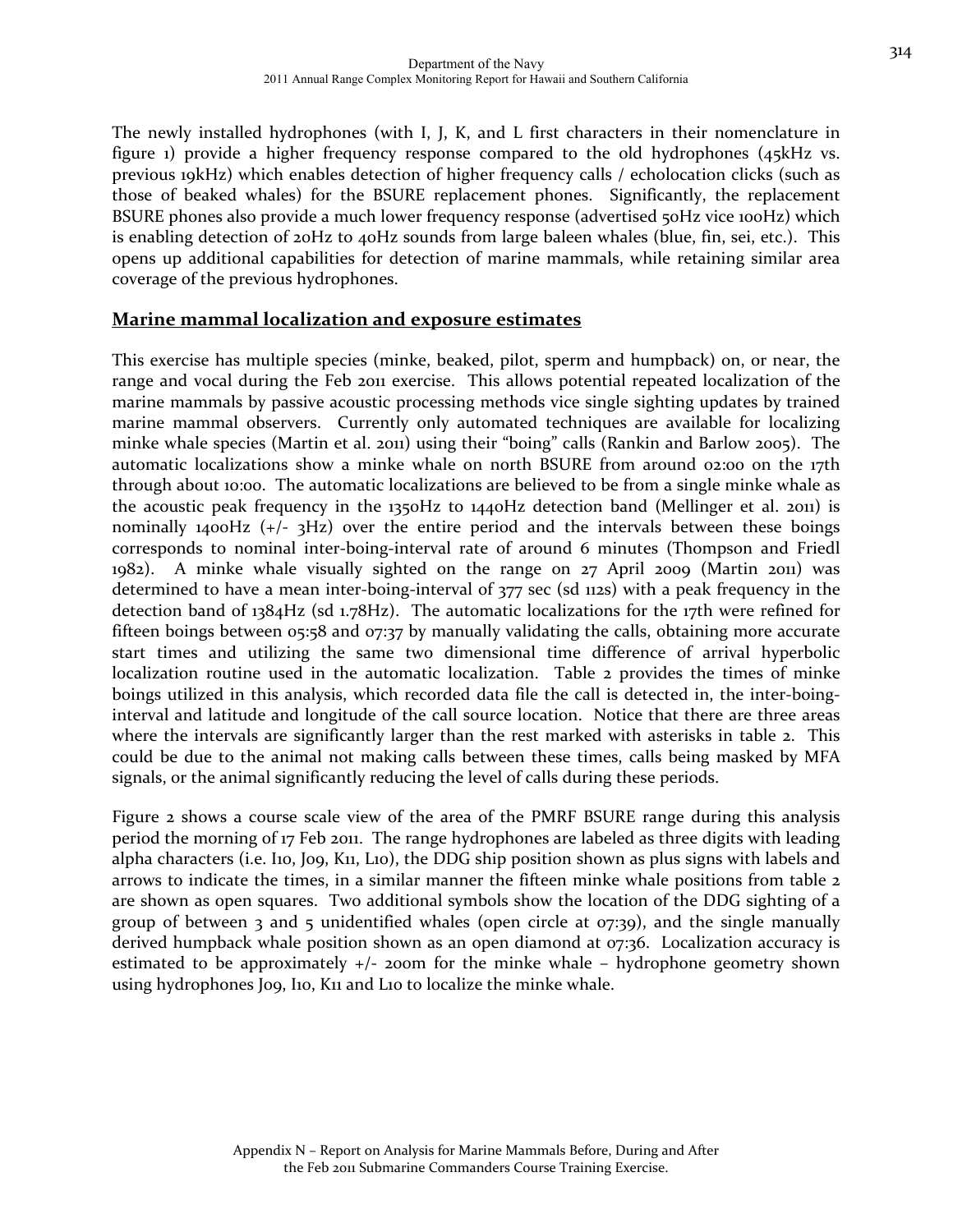

*Figure 2 – Plan view of positions of DDG (plus symbols) and whales (minke square symbols, humpback single diamond, unidentified group of whales open circle) between 05:58 HST and 07:39 on 17 Feb 2011. Closest distance from DDG during MFA transmits for unidentified whales are 3.4km at 07:38, followed by 16.3km at 06:17 for minke whales followed by 21km at 07:36 for humpback whale. Note that for the humpback case the whale is nearly astern of the DDG.*

Figure 3 shows an expanded view of the minke whale position updates with additional time labels. The animal in general is advancing northward; even before the first MFA of this exercise (of course there were MFA signals a few hours prior in the miniwar II event). The first 3k MFA occurred at 06:17:18 (times reference to closest bottom phone reception time) which is 95s after the animals fourth boing in table 2. Over twelve minutes elapses before detecting the animals' fifth boing. One might expect an additional boing call in between the forth and fifth calls however if one were present it was either very low level compared to other boings from this animal, or it was masked by the MFA signals which saturate the hydrophones for brief periods. The distance the minke traveled between the boings at  $0.15:43$  and  $0.05:27:50$  is estimated as 1.61km in the 717 seconds (2.25m/s or 8.1km/hr). This speed is 66% of that seen between the first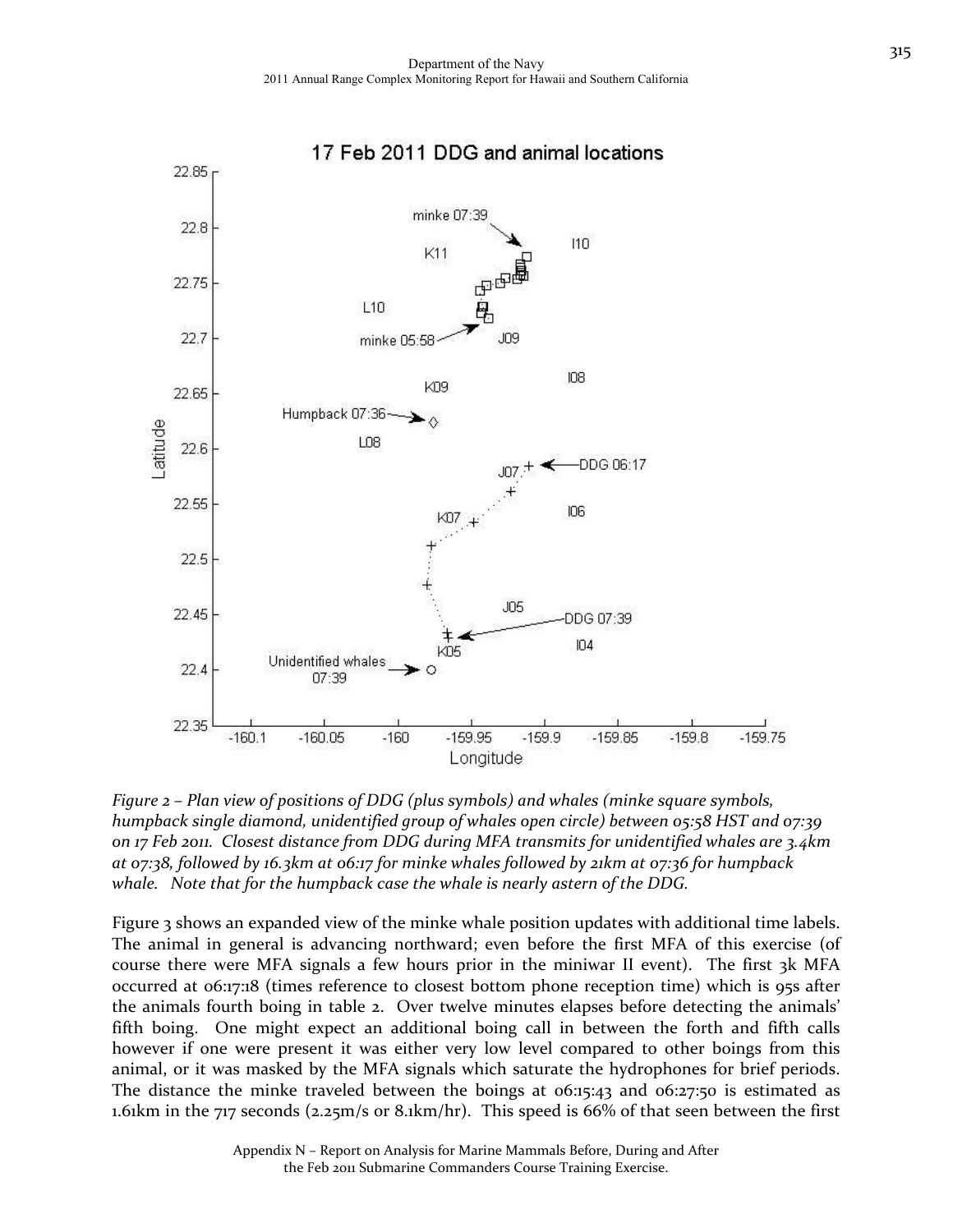and second boings at 05:58:58 and 06:04:38 where the minke is estimated to travel 1.16km in 340 seconds (3.4m/s or 12.2km/h). These speeds are slightly less than reported for the individual sighted by Rankin and Barlow 2005 (5.6km/h) and reasonable relative to reported normal swim speeds of 4.8 to 25km/h. The observed swim rates are also well below maximum burst speeds of up to 34km/h. The animal continued what one would consider normal boing call intervals during the entire 80 minutes of 3k MFA activity and did not exhibit high swim speeds. The animal is observed to be advancing towards the north while the exercise ships were generally advancing south. The animals advance direction is away from the MFA ship, however it was also trending north before the first 3k MFA transmission. Throughout the 05:58 to 07:39 analysis time the animal is within an area defined by four hydrophones (iio, j9, k11 and L10) which generally results in good localization accuracy. It is interesting to note that the higher frequency components of the individual boings are better received at some hydrophones vs. others presumably due to the directional nature of the higher frequency components (which go to over  $\mu$ kHz) of the boing. If one speculates that the highest frequencies and highest amplitudes are emitted from the front of the animal this gives an indication of where the animals head is pointed at the time of the boing. This illustrates the potential of information possible about marine mammals using acoustic data.

| <b>Boing</b> | Data file      | Inter        | Lat       | Lat / long  |
|--------------|----------------|--------------|-----------|-------------|
| time         | sequence #     | <b>Boing</b> | (dd. ddd) | (dd.ddd)    |
| hh:mm:ss     |                | Interval     |           |             |
| (HST)        | 16Feb11 235737 | (sec)        |           |             |
| 05:58:58     | 97             | Na           | 22.7184   | -159.9387   |
| 06:04:38     | 97             | 340          | 22.7283   | -159.9423   |
| 06:10:29     | 98             | 351          | 22.7233   | -159.9432   |
| 06:15:43     | 98             | 314          | 22.7283   | -159.9430   |
| 06:27:50     | 100            | $727*$       | 22.7428   | $-159.9442$ |
| 06:33:28     | 100            | 378          | 22.748    | -159.9398   |
| 06:44:17     | 101            | 649*         | 22.7499   | -159.9305   |
| 06:49:55     | 102            | 338          | 22.7543   | -159.9266   |
| 07:00:49     | 103            | 654*         | 22.7532   | -159.9191   |
| 07:06:43     | 103            | 354          | 22.7568   | -159.9149   |
| 07:12:26     | 104            | 343          | 22.7574   | -159.9168   |
| 07:18:25     | 105            | 359          | 22.7608   | -159.9163   |
| 07:23:39     | 105            | 314          | 22.764    | -159.9168   |
| 07:30:37     | 106            | 418          | 22.7673   | -159.9168   |
| 07:37:02     | 106            | 385          | 22.7739   | -159.9126   |

*Table 2 – Minke whale boing detection times on phone J9, inter call intervals and locations for exposure analysis of 17 Feb 2011 05:58 to 07:37.*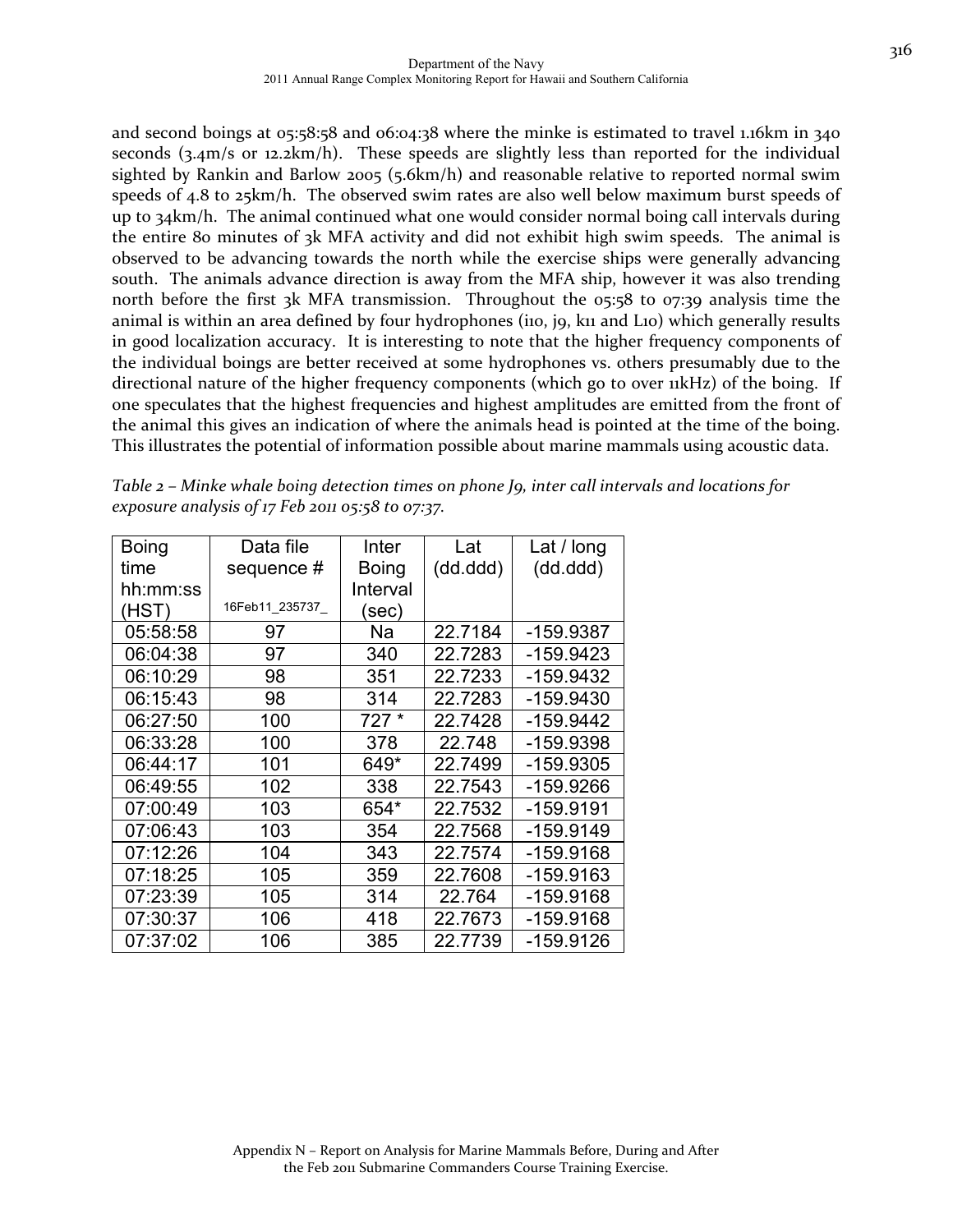17 Feb 2011 DDG and animal locations 22.8 110 22.78 K11 minke 07:37  $\overline{ }$ 日日 Ġ 22.76 Ġ٦ 同 ninke 06:44 .atitude minke 06:28 22.74 minke 06:16 ➤▥ minke 06:05  $L10$ minke 06:10-22.72 minke 05:58 22.7  $J09$ 22.68  $-159.94$  $-159.92$  $-160$  $-159.98$  $-159.96$  $-159.9$  $-159.88$ Longitude ID<sub>8</sub>



The positional data in table 3 summarizes the ship-whale locations and orientations for the three 3k MFA transmissions analyzed for exposure levels. There were many 3k MFA transmissions from the DDG and additional higher frequency MFA transmissions from the other two surface ships in this event (miniwar III). For simplicity in this analysis the bottom depth is considered flat and fixed at 4550m, 3kHz is the frequency for the analysis, a sea state of 2 will be utilized. Higher sea states increase the mixed layer (surface) duct leakage coefficient, which in turn reduces the exposure level.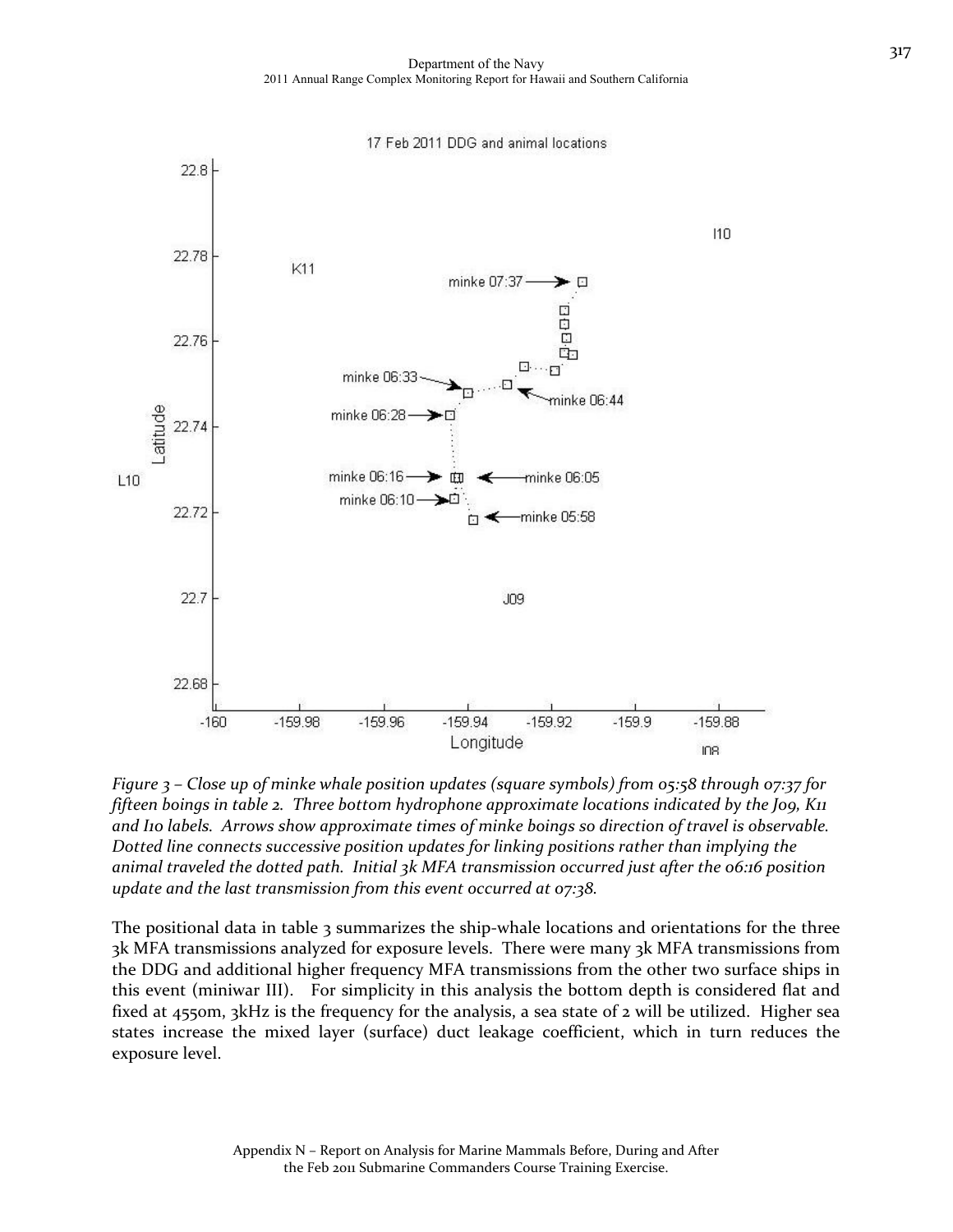*Table 3 – Positional data for localized marine mammals and surface ship transmitting nominal 3kHz MFA signals between 06:15 and 07:39 on 17 Feb 2011 during SCC miniwar III event. Times shown for the DDG location correspond to 3k MFA transmission times as received by the closest bottom hydrophone. Estimated DDG heading based upon successive updates of positions vice heading sensor data. Range and true bearing to animal from DDG, along with relative bearing to the whale from the DDG ship also shown.*

| Time      | DDG posit at                                                      | Latitude  | Longitude   | est. DDG   | Range (m)                                     | Relative brg |
|-----------|-------------------------------------------------------------------|-----------|-------------|------------|-----------------------------------------------|--------------|
| (HST)     | transmit time                                                     | (dd.dddd) | (ddd.dddd)  | heading    | & brg DDG DDG to                              |              |
| hh:mm:ssl | or whale posit                                                    |           |             | (deg true) | to animal                                     | animal       |
| 06:15:43  | minke acoustic<br>posit                                           | 22.7283   | $-159.9430$ | na         |                                               |              |
| 06:17:18  | DDG posit at<br>transmit time                                     | 22.5844   | $-159.9111$ | 255        | $16,300 \; \textcircled{a}$<br>349 true       | 94           |
| 07:36:45  | Humpback<br>acoustic posit                                        | 22.624    | $-159.9762$ | na         |                                               |              |
| 07:35:51  | DDG posit at<br>transmit time                                     | 22.43443  | -159.96617  | 180        | $21,000 \text{ } \textcircled{a}$<br>347 true | 167          |
| 07:38:07  | DDG posit at<br>transmit time                                     | 22.4289   | $-159.9661$ | 180        | $3,390 \; \textcircled{a}$<br>201 true        | 21           |
| 07:39:09  | Unidentified whale 22.4002<br>visual posit (group<br>of $3 - 5$ ) |           | $-159.9775$ | 180        | 3350<br>$^{\circledR}$<br>20 rel              | 20           |

Plugging values into equation 2 and the ray trace program, one arrives at exposure levels for the three 'encounters' shown in table 3. Each of the two estimation methods, equations and ray trace model, provide output in most cases. Table 4 summarizes the estimated sound pressure levels the animal is exposed (Le) to from two propagation paths (surface duct / direct and bottom bounce).

*Table 4 – Estimated exposure of marine mammals (sound pressure level) for marine mammals the* morning of 17 Feb 2011 as determined by sonar equation and ray trace models for both a surface duct, *or direct path, and one bottom bounce of sound from seafloor to animal.*

| $Le$ (dB re micro Pascal)                 |                      |                       |                              | <b>Horizontal Range</b>                                                   | Species and time of<br>MFA (HST)                      |
|-------------------------------------------|----------------------|-----------------------|------------------------------|---------------------------------------------------------------------------|-------------------------------------------------------|
| Includes 7dB of bottom<br>reflection loss |                      |                       | no bottom<br>reflection loss | In meters and rel<br>brg to ship at 3k<br><b>MFA</b> transmission<br>time | Ba=minke<br>Mn=humpback<br>unid=unidentified<br>whale |
|                                           | Sonar equation model |                       | Ray Trace model              |                                                                           |                                                       |
| Bottom bounce<br>surface duct             |                      | surface duct          | Bottom bounce                |                                                                           |                                                       |
| 145.6 dB                                  | 138.7 dB             | No path               | 148.4 dB                     | 16300 m @ 94                                                              | Ba<br>06:17:18                                        |
| 141.4 dB                                  | 136.4 dB             | No path               | 146.7 dB                     | 21000 m @ 167                                                             | 07:35:51<br>Mn                                        |
| 162.4 dB                                  | 146.2 dB             | 164.1 dB @<br>2.2s dp | 154.7 dB @<br>6.44 s         | 3390 m @ 21                                                               | Unid<br>07:38:07                                      |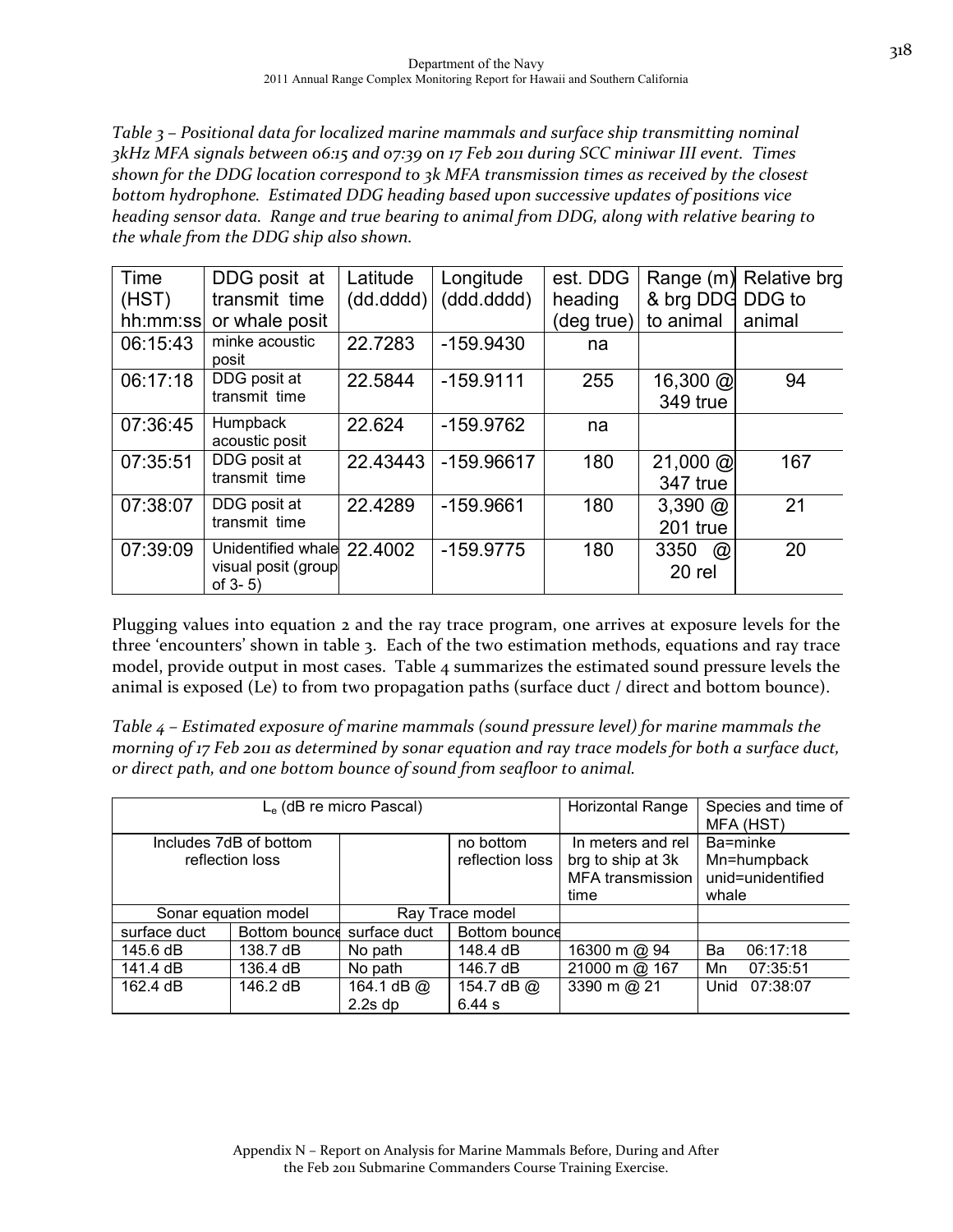### **Model validation efforts**

Validating the estimated exposure level is attempted utilizing measured bottom hydrophone data. This process is hampered due to the saturation of the bottom hydrophone data at approximately 120dB re uPa based upon nominal hydrophone response of the BSURE replacement hydrophones considering system gains through the system and for the data recorder utilized. Figure  $\alpha$  shows the ray trace from the DDG location to bottom phone (phone jo at 15km horizontal distance) case showing the direct path and bottom‐surface multipath propagation for a bottom depth of 4550m. This phone was selected for being in the same azimuthal direction as the minke whale at 06:15 on 17 Feb for the estimated exposure analysis. The direct path arrives at the bottom phone with a modeled level of 149.4dB re uPa (saturated) with the bottom-surface multipath arriving with a level of 146 dB re uPa at 3.04s after the direct path arrival. The ray trace model is not allowing for bottom or surface reflection losses. Actual measured data shows the show the direct path signal at the J9 bottom phone badly saturated, and the bottom‐surface multipath right at the saturation level of 120dB re uPa arriving 3.5 seconds after the direct path. The actual data shows a slightly longer delay between the two arrivals and a 26dB weaker signal than the ray trace model predicts. This difference could potentially be explained by a combination of: 1) a 7dB bottom reflection loss; 2) a 4dB surface reflection loss; and 3) a 15dB loss due to the launch angle being significantly off the transmitters' elevation maximum response angle (MRA). The use of actual measured data to validate models (both equation and ray trace models) is strongly encouraged to ensure the models are predicting values one sees in the real world. This exercise shows the magnitude of errors possible when using models that do not properly represent actual conditions.



*Figure 4 – Ray trace showing direct and bottom‐surface multipath of sonar signal from DDG to phone J09 (15km horizontal distance) . Direct path receive level is 149dB for ‐11 degree vertical* launch angle, close to same bearing angle of the minke whale position at 06:15 on 17 Feb. The bottom-surface path, -39 degree launch angle, arrives 3.02s after the direct path and at a level of *146dB.*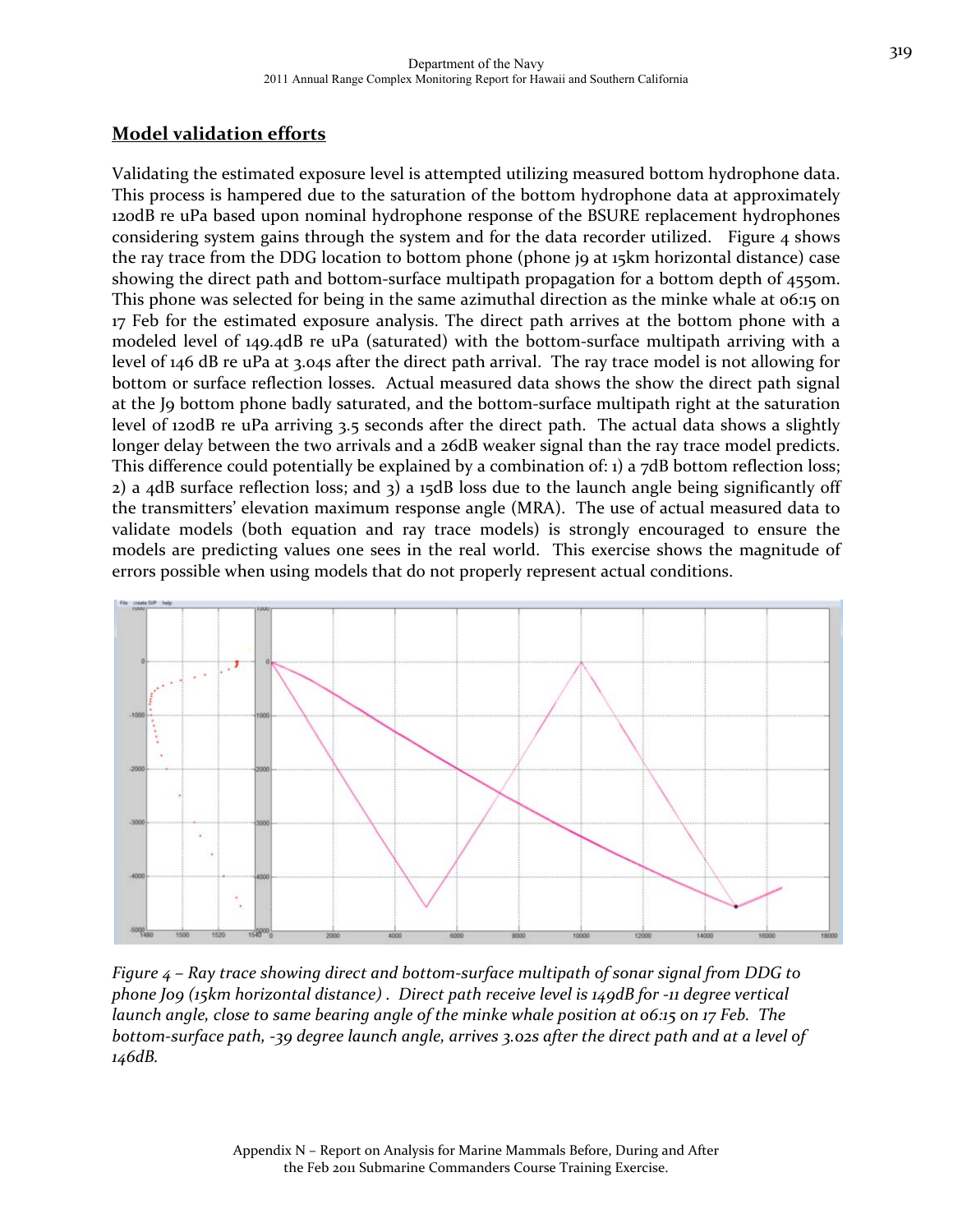320

### **Minke average boing rate**

Figure 5 provides the average boing rate per hr over the 16 most offshore BSURE replacement phones for comparison to results of the Feb 2010 minke whale boing rate analysis. The peak boing rate of over 300 boings per hour occurred around 23:53 on 20 February. This seems to be due to multiple animals on the range and from the rapid boing rate increase previously reported when two animals are in close proximity to one another (Thompson and Friedl 1982). This phenomenon warrants further investigation utilizing the automated tools availble for the minke boing call. The depressed boing rate during the first three miniwar events observed may have contribution from MFA masking the detection of boings, however the boing rate increases during the last half of the minwar events. The lower rate observed for miniwars I through III should also be viewed in light of the pre‐event rate and fact that the boing rate was in decline during torpex III. The high degree of variability is observed as it was in the before and after Feb 2010 SCC analysis.



Feb 2011 Pre-During-Post minke whale boing rate per hr

*Figure 5 – Average minke boing rate per hour over 16 northern BSURE replacement phones.* 

The average boing rate, and its standard deviation, for the before, during and after exercise is shown in figure 6. The SCC itself is broken down into two components, the torpex phase (three submarine on submarine events) and the miniwar phase (six surface ships on submarine events).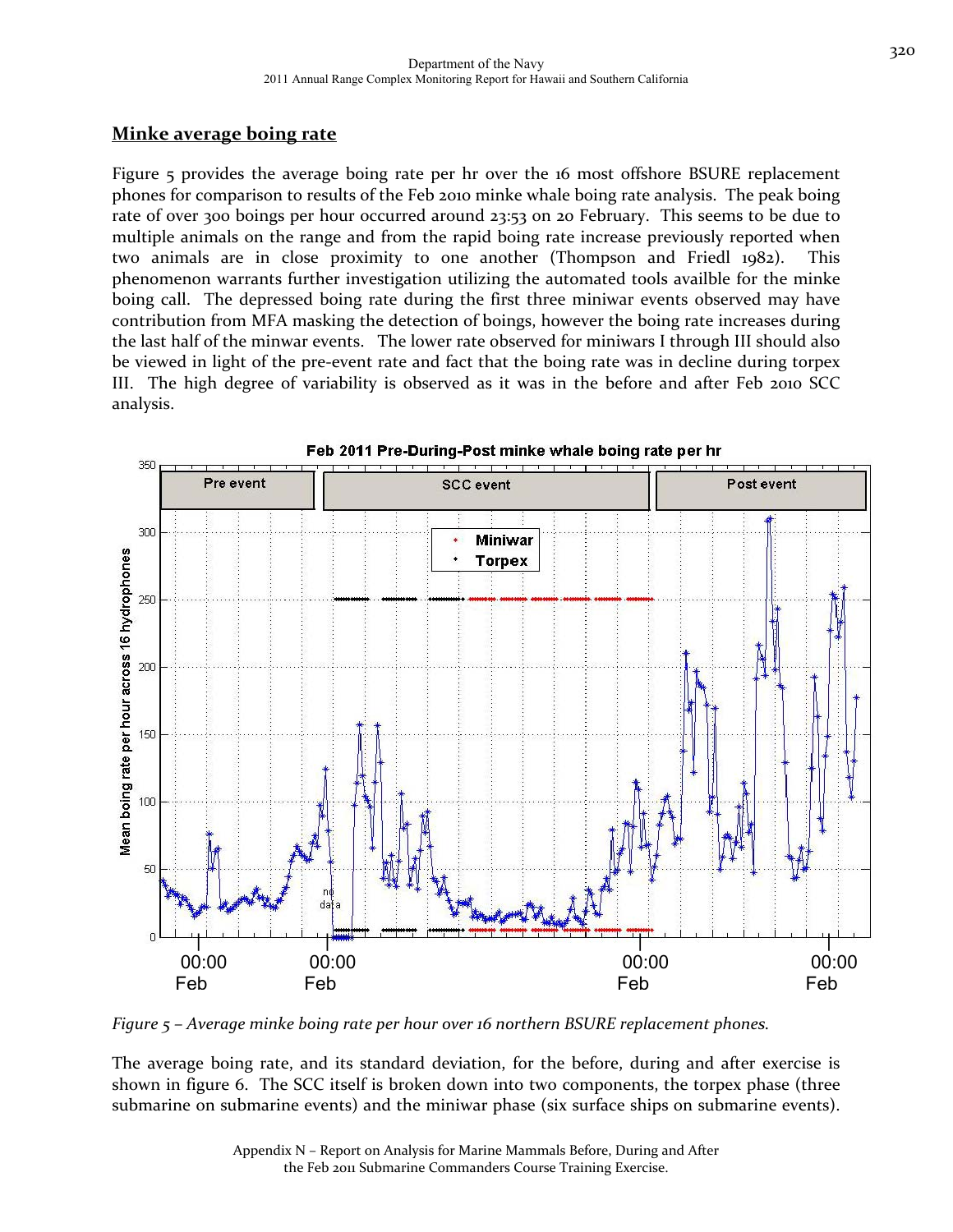The pre-SCC mean rate is seen to be 39.3 boings per hour (sd 22.4) over 16 phones, 65.6 boings per hour (sd 37.5) for the torpedo exercise portion of the exercise, 29.8 boings per hour (sd 26.1) for the miniwar portions of the exercise and 129 boings per hour (sd 70.5) after the exercise. While statistical significance tests does show differences in these boing rates, one must be cautioned in attributing these differences to being due soley to the exercise as the normal variations are not fully understood and the low boing rate could be due to fewer calling animals in the area and coincidental with the Navy activity.



*Figure 6 – Average minke boing rate, and its standard deviation, over 16 hydrophones. The SCC exercise is broken down into two components, torpex and miniwar.* 

#### **Beaked whale detection, validation and dive vocal periods**

The beaked whale automatic detection process performed on data from the Feb 2010 SCC (Martin informal report Aug 2010) for 13 hyrdrophones was duplicated on Feb 2011 SCC data for 16 hydrophones. With the higher frequency response of the new BSURE replacement hydrophones, the beaked whale analysis for this exercise represents more than a fourfold increase in available data (twice the temporal data and 30 vice 13 hydrophones). Therefore, effort was initially directed at streamlining the beaked whale validation process to be fully within matlab and allow for visual review of time series, spectrogram and wigner-ville transforms of the signals, along with aural replay at lower sample rates to time shift the data down into the human audio range.

The beaked whale validation process operates on one hydrophone at a time. An operator first reviews available overview type information for each hydrophone, such as long term spectral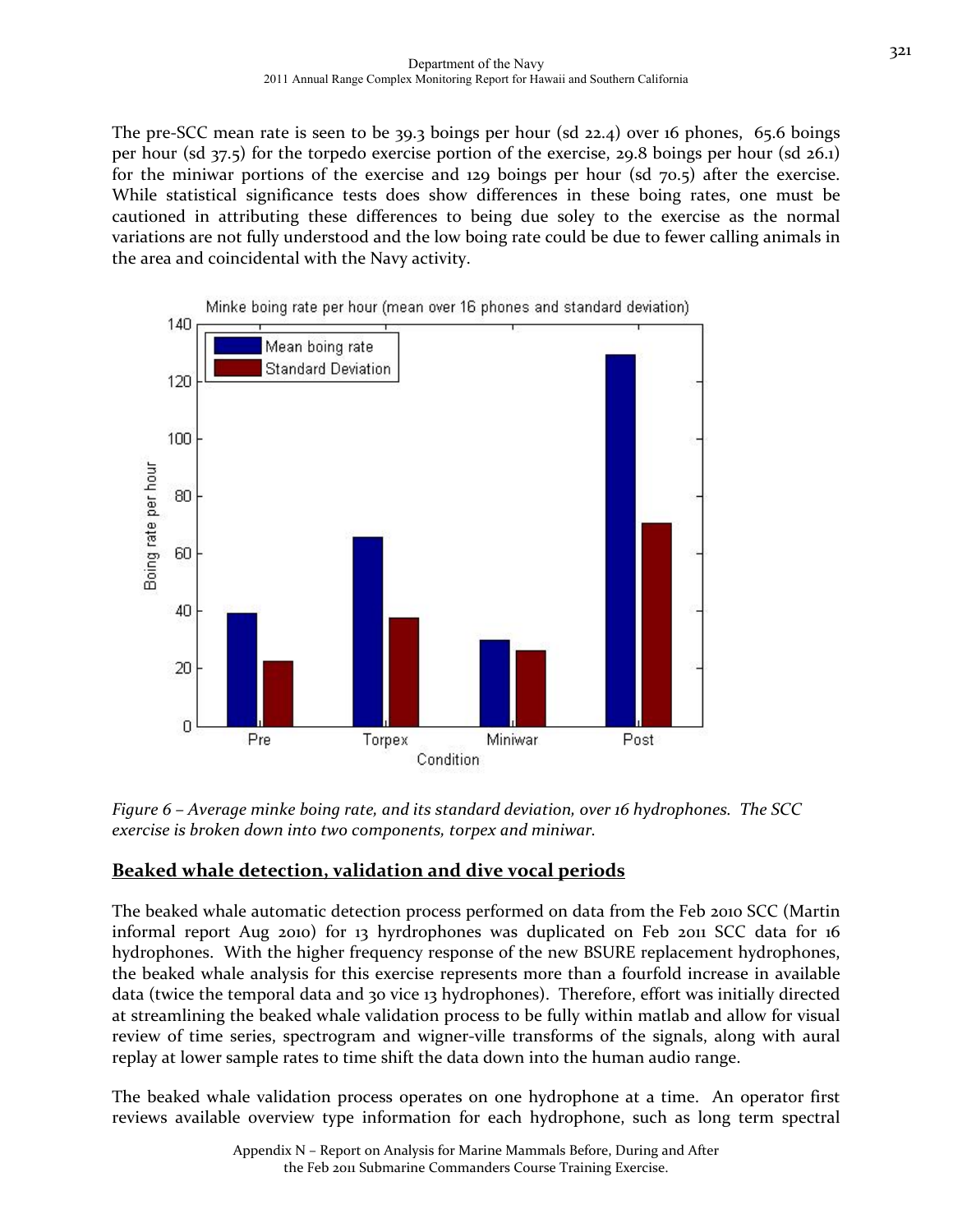averages and automated screener and beaked whale click detections, to select a hydrophone and time frame for validation analysis. The validation process then displays a histogram of the interdetection-intervals for the automatic detections of beaked whale clicks along with the screener detection histograms (all acoustic detections above threshold) as shown in figure 7 for hydrophone 406 in one ten-minute data file. These intervals are one classification clue for beaked whale clicks and the relationship of the intervals provides insight relative to beaked whale presence in the 10 minute data file. In cases where the screener detections are prolific and small values (eg. under 0.1s) one would suspect a high probability of false beaked whale detections. Conversely, when the screener inter-detection-interval is similar to that shown in Figure  $7$  lower trace, one has higher confidence that there is actually a beaked whale present vice some other odontocete species such as short‐finned pilot whales or dolphins. The peak around 0.3 seconds shown in figure 7 keeps this as a viable candidate for actual beaked whale click validation, notice however, that in this case for hydrophone 406 only a small percentage of screener detections are declared beaked whale clicks. This is a result of the very conservative manual validation classification of beaked whale clicks in order to ensure we are correctly identifying areas of beaked whale echolocation foraging click activity.



Figure 7 - Inter-detection-interval for ten minutes (one file) of one hydrophone's automatic beaked *whale echolocation click detector. The lower plot shows inter‐detection‐intervals for all acoustic detections over threshold, while the upper plot shows only those detected clicks which meet the criteria to be declared beaked whale echolocation clicks. The groupings around 0.3 seconds are a feature of valid beaked whale clicks.*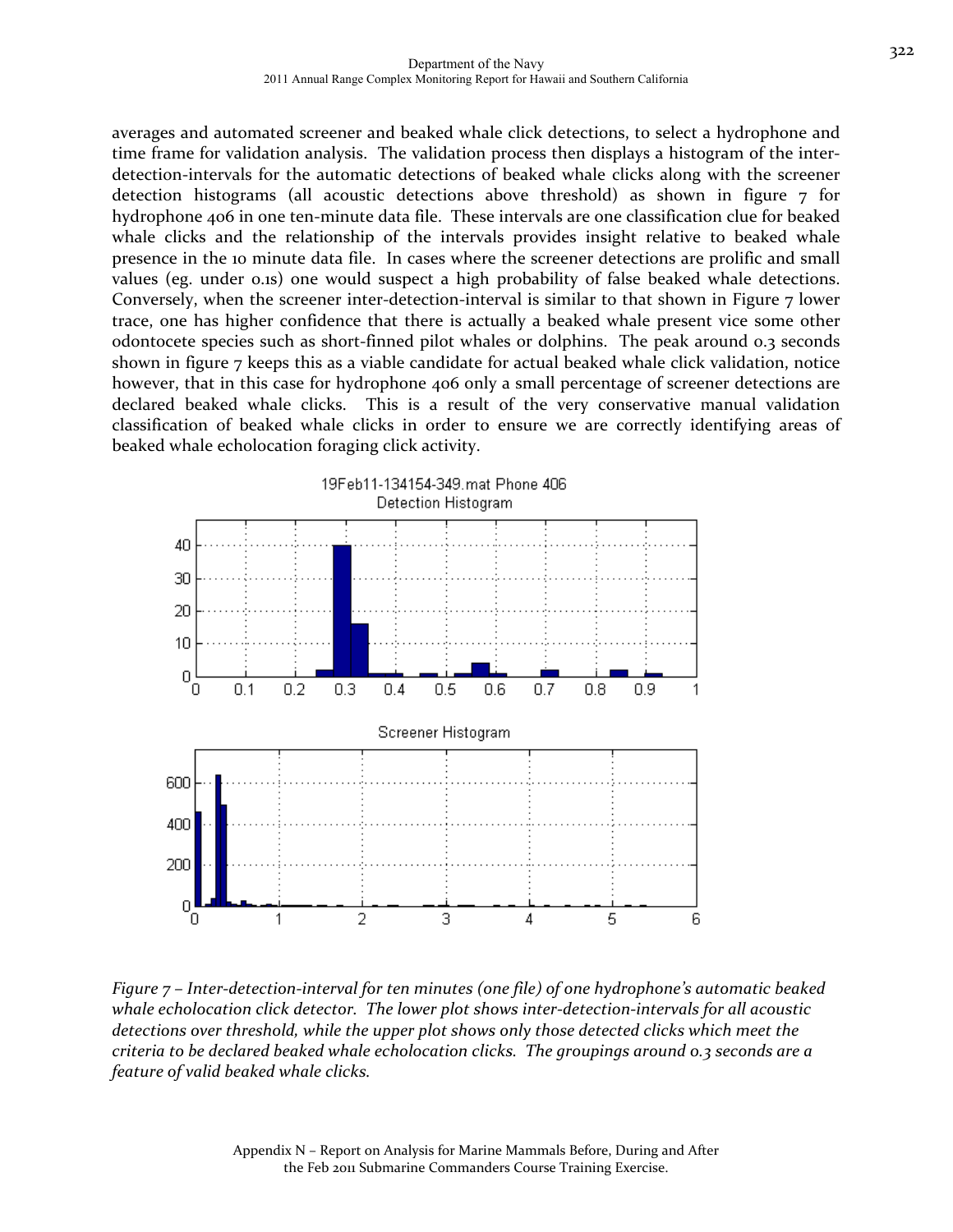The next step in the validation process is to go through each automatic detection on the selected hydrophone and make a decision if the signal is indeed a beaked whale foraging echolocation click. This is accomplished by viewing the time series (both click level and for 1 second of data), filtered spectrogram utilized in the FM click decision, a full bandwidth spectrogram and wigner– ville transform of the suspected click. Figure 8 provides a screen shot of the tool being used to validate a beaked whale click from the post SCC period on hydrophone 406. A button is available for listening to the click at a slowed rate for aural analysis.



*Figure 8 – Screen shot of beaked whale validation process in matlab. Left upper shows time series for 1.2msec of data, left middle shows the frequency (horizontal) vs samples showing the FM sweep, lower left shows one second of data showing click under investigation at 0.5s and additional clicks* before and after. Right panels show: upper – short time FFT of unfiltered data and lower – wigner *ville transform of click.* 

After validation of suspect areas of beaked whale foraging click activity for multiple hydrophones and time frames, one can put together a summary of the validation results. Table 5 provides results of the validation analysis for beaked whale foraging clicks for the pre‐SCC period, SCC torpex period, SCC miniwar period, and post SCC period. One sees similar numbers of dive vocal periods per hour for the pre‐SCC and SCC‐minwar periods and slightly lower numbers for the SCC-torpex and post-SCC periods. Difficult to make any sense out of that relative to MFA sonar activity (SCC‐miniwar) as the dive vocal periods per hour are similar to the pre‐SCC period and higher than both the post-SCC and SCC-torpex periods. The number of hydrophones in this analysis does NOT guarantee detecting beaked whale dives due to limited spatial sampling, thus one simply uses this analysis to indicate that there was beaked whale activity over the range area throughout the time period. This does not fit with what has been seen at AUTEC in terms of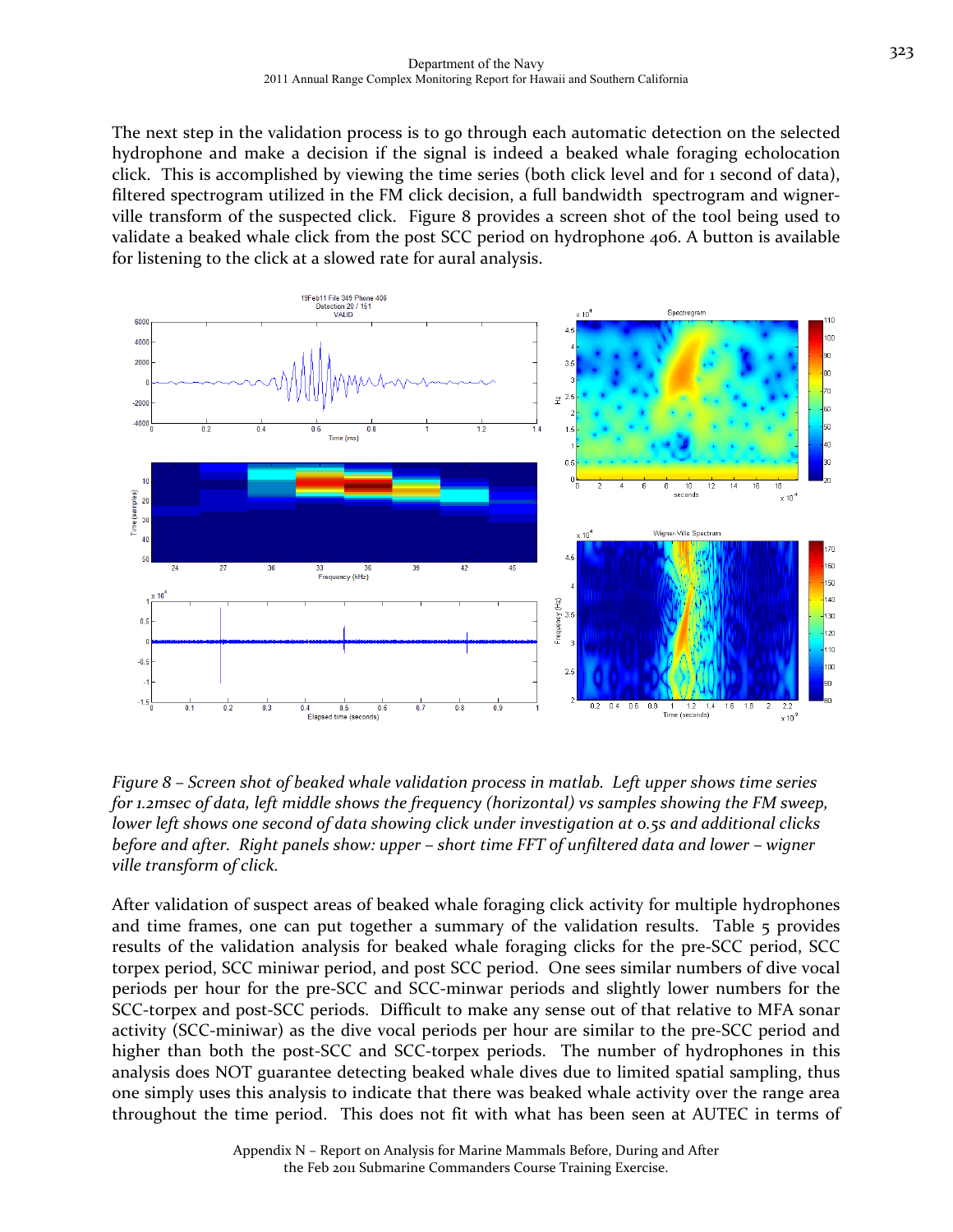beaked whales leaving the area during MFA activity and returning afterwards. However, the PMRF area is large compared to AUTEC (Moretti et al. 2010) and it is possible beaked whales could continue activity distant from MFA activity, or alternatively that the beaked whales have become acclimated to the MFA activity.

|                      | Pre-SCC         | SCC-torpex     | SCC-miniwar     | Post-SCC        |
|----------------------|-----------------|----------------|-----------------|-----------------|
|                      | 11-13 Feb, 2011 | 14-16Feb, 2011 | 16-18 Feb, 2011 | 19-22 Feb, 2011 |
| Time (hours)         | 61.67           | 52             | 61.67           | 79.17           |
| Dive Vocal Periods   | 44              | 31             | 49              | 46              |
| Dive Vocal           |                 |                |                 |                 |
| Periods/hr           | 0.713           | 0.596          | 0.795           | 0.581           |
| BW Clicks in dives   | 1831            | 2062           | 3269            | 2245            |
| <b>BW Clicks per</b> |                 |                |                 |                 |
| hour                 | 29.69           | 39.65          | 53.01           | 28.36           |
| BW Clicks per dive   | 41.61           | 66.52          | 66.71           | 48.80           |

*Table 5 – Summary of validated beaked whale foraging clicks grouped into dive vocal periods for the pre‐SCC, SCC‐torpex, SCC‐miniwar and post‐SCC.*

When some marine mammal species move through the range (possible melon headed whale, pilot whales, other blackfish) in large extended groups, one hydrophones 10 minute file can contain thousands of false positive beaked whale click detections (suspect due primarily to pilot whale clicks). By evaluating the overall screener acoustic detections (shown in Feb 2010 report) one essentially rejects full validation on these files as even with a streamlined tool as this, it would take excessive time. The dive vocal periods per hour shown in table 5 is felt to be a meaningful metric whereas the number of clicks detected is highly variable depending upon the distance from the diving beaked whale group to the hydrophone.

It is interesting to note that there were validated beaked whale clicks from hydrophones far offshore in water depth near 5km. This was not expected and previously the offshore phones did not respond to beaked whale click frequencies. For the pre-SCC period over 10% of the validated beaked whale dive vocal periods and validated beaked whale clicks came from phones J9, L8, I8 and I10.

#### **Other species**

During the analysis any other species acoustically identified, or suspected are noted for further review and analysis. This includes humpback whale vocalizations, as there were humpback whales on the range as verified by experienced marine mammal observers on both the DDG and an aircraft. Some low frequency (~35Hz to 20Hz) pulse sounds (typically occurring in groups of three at a time) have also been noted during the exercise which may be attributable to fin or sei whales. This low frequency analysis is much more feasible with the advent of the BSURE replacement hydrophones which were operational around Jan 2011. Tagged pilot whales (Baird 2011) also were seen to be on the range, albeit in the after exercise time period. Pilot whale echolocation clicks are often confused with beaked whale clicks by the current beaked whale click detector being utilized. Echolocation clicks from unknown odontocetes were also observed. Sperm whale clicks sometimes observed throughout the data.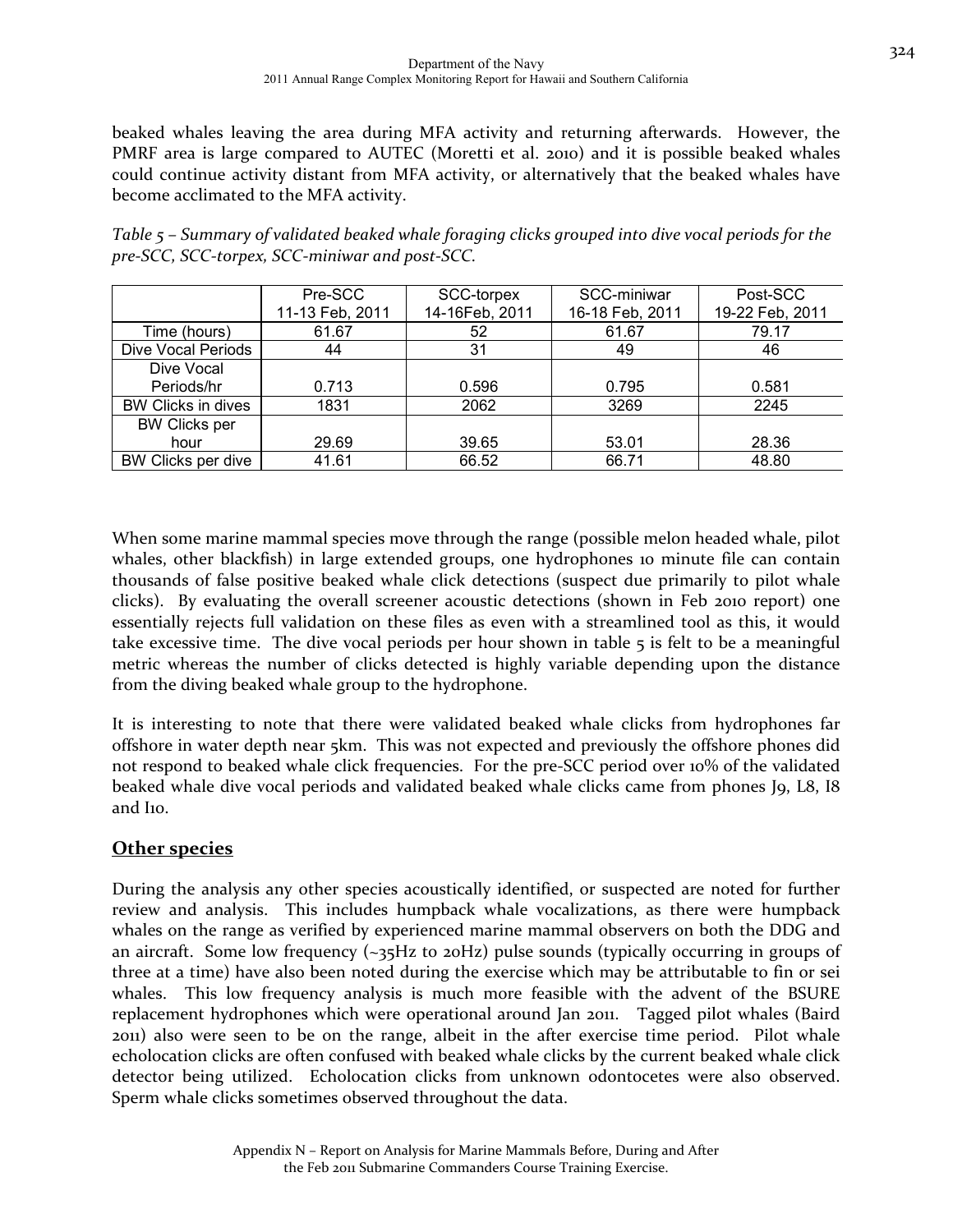Some impact type sounds (center frequency  $\langle$  1kHz) are also observed during exercises. It is unclear if these are man made in origin or could be from whale breaching, or tail/fluke slaps on the surface.

Humpbacks: Humpbacks were on the range during the exercise in Feb 2011 and were sighted by both surface craft (DDG) and an aerial survey conducted by Joe Mobley/HDR within relatively short distances of the DDG (a few km's). Manual analysis has been conducted in attempt to develop a method for automatic localization of humpback whales, which has met with limited initial success.

One effort at localizing humpbacks sounds occurred in time around the 17 Feb 07:39 HST period, which ties in with the analysis reported for minke whales and the unidentified group of whales sighted from the DDG. The low frquency sounds were also observed in this area on phone Lo8 at 07:42. Effort at localizing one humpback at 07:36:45 (file sequence 106) on phones I08, J07 and K07 allowed a localization as reported in table 3 and shown on figure 2. The signal being utilized was 202-287Hz upsweep of 0.34 s duration followed 3.563 s later by a 135Hz-234Hz upsweep signal. Note that for minke whale localizations we require four good hydrophone arrival times, it is appearing more difficult to associate the same humpback calls on four different hydrophones in efforts to date.

An earlier effort focused on file 359 for the recording started 16 Feb (actual time 01:37 on 19 Feb) for phones iio, j9, i8, kii humpback whales. A sequence of humpback calls were localized to 22.7399 ‐159.8812, 22.7407 ‐159.8794 and 22.7403 ‐159.8788 which are all close to one another giving confidence in the process as aural analysis confirms the calls are from the same animal. There are also minke boings (potentially at the rapid rate) occurring, humpback upsweeps, and the 'barking' type thump trains here in the first 1 min of data on J9. There exists a need to better associate humpback calls across hydrophones and investigate the "barking" or thump train type signals to see if the sounds are produced by humpbacks or some other species. Due to the repeated calls similarity for humpbacks this process is felt to be to immature at this time and needs more work for reliable localization. This is highly desired as the exposure levels should be significantly higher than the one case for minke whale presented herin, and the spatial location updates may reveal swim speed and direction of travel relative to the DDG. In addition, careful analysis of the vocalizations should be done to determine if they are song units or non‐song units, and if non-song units when they have been observed by researchers previously (behavioral states, etc.). Analysis of an encounter on 18 Feb 2011 at 09:47 of the actively transmitting DDG with a group of humpback whales at close range is currently under investigation (sighting  $\# 14$ ).

Short‐finned pilot whales: Personnel from Cascadia Research Collective (Baird et al. 2011) tagged short finned pilot whales before the exercise of which at least one came back onto the range during the AFTER SCC time period. Specifically the tag #51 animal had good satellite location (location class 3 for location accuracy of under 250m) at 19:05 Z on 21 Feb 2011 and was in close proximity to hydrophones 501 and K02. Automatic beaked whale click detections from these hydrophones at this time show echolocation clicks similar to beaked whales in terms of having some frequency modulation sweep present, but with less duration and lower center frequencies. These echolocation clicks are believed to be from the pilot whales.

Low frequency suspected fin/sei calls: The new BSURE replacement hydrophones are revealing 20Hz pulses and 40Hz to 20Hz downsweeps that are similar to calls reported for fin and sei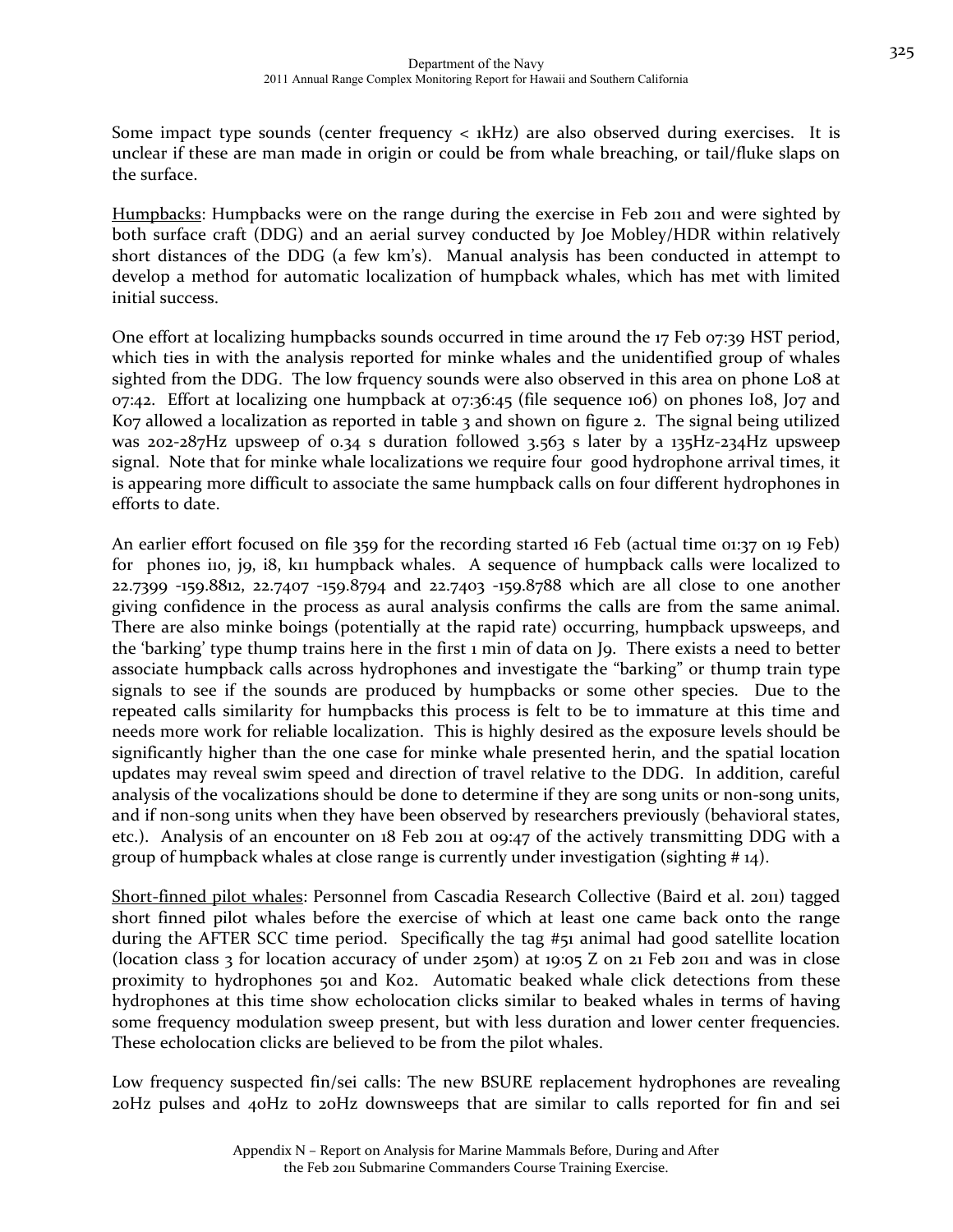whales. Figure 9 provides an example of the downsweep signals, for hydrophone J7 as received in file 380 of the recording started on 11Feb11 (23:32 HST 13 Feb 2011) on 22 seconds of data is shown from DC to 180Hz. This data is from the PRE SCC period from phone I6 and has acoustic evidence of humpbacks, some odontocete clicks, and these  $\sim$ 40Hz to 20Hz downsweeps which occur in groups of three. Similar signals from phones J7 and K7 were utilized to localize this call sequence to 22.3943 deg lat and ‐159.8439 deg long. The group of three pulses could be multipath versions of a single pulse. The low frequency analysis is tentative in the early stages of effort and it is currently unclear if the animal is near or very distant, which in the later case would invalidate the localization position as the code to localize assumes direct path arrival.



Figure  $9$  – Example of low frequency downsweeps in the range of  $40Hz$  to  $20Hz$ . This example is of 22 seconds of data from DC to 180Hz for hydrophone J7 on at 23:32 HST on 13 Feb 2011).

Very strong low frequency signals are present in data file 108 for the recording started on 16 Feb ( actual time of this data is 17 Feb @ 07:51:12 HST). These have very strong  $\sim$ 35Hz to  $\sim$ 20Hz downsweep signals obvious on phones L8, K9 and L10, approx 0.8s duration every  $\sim$  25 sec, which matches reported descriptions of fin whale pulses (Thompson and Friedl 1982, McDonald and Fox 1999) These signals continue through file 110 and are noted due to the very strong signal strenghts observed which may imply the animal is closer to the phones and potentially on the range. A juvenile fin whale was encountered in the area of  $22.2 - 22.3$ ,  $-159.68$  to  $-159.77$  at 1130 to 1230 HST on 16 Feb 2010 by the 57' sailboat Vanessa being utilized by the company Oasis for independent testing over this period during the SCC, the whale followed the sailboat over this period. This sighting was 19 hrs before these strong signals were picked up in an area ~30km to the N‐NW of the visual sighting, too distant in time for any speculation as to wheather the sounds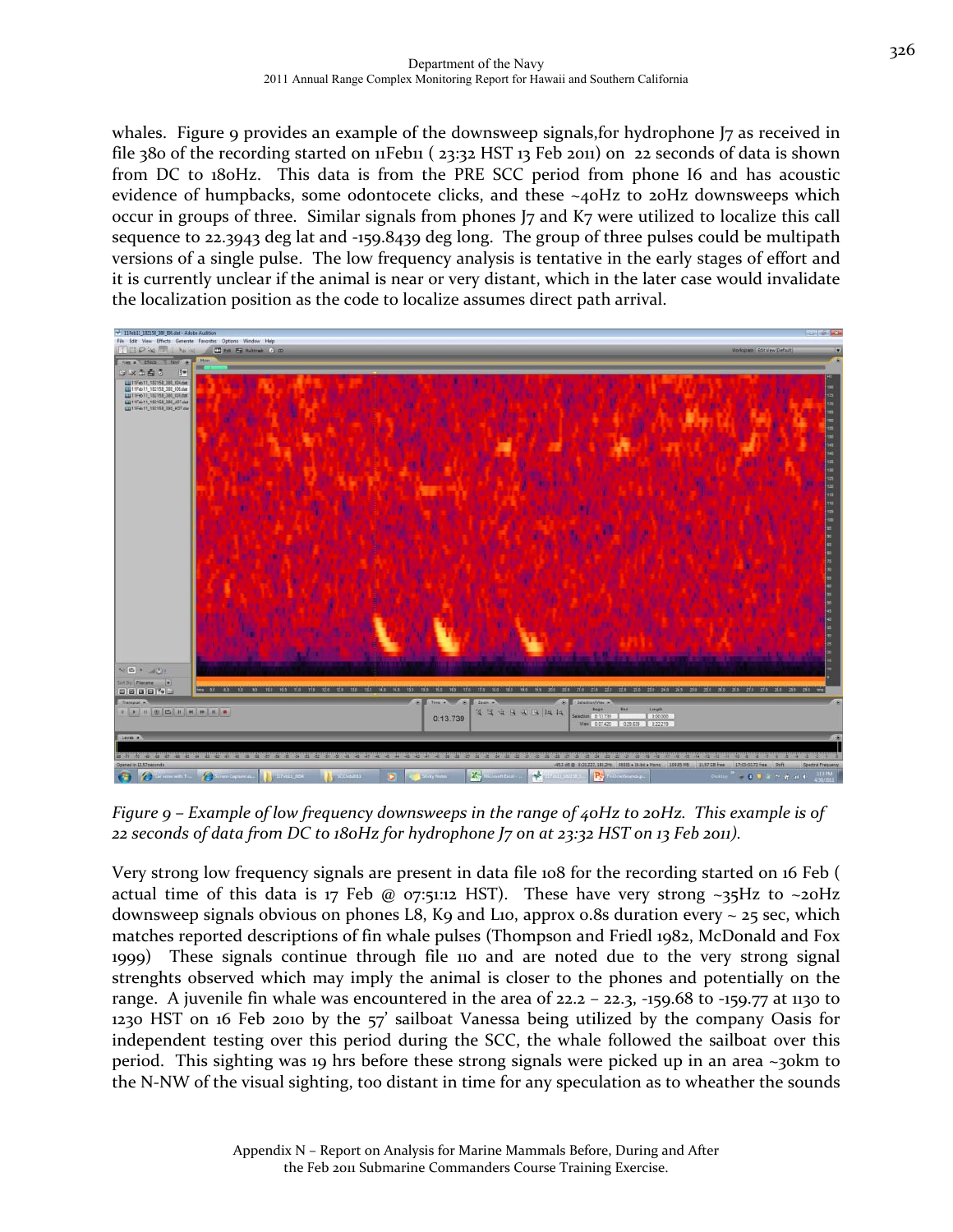were from the sighted individual. 13:58 HST 16 Feb phone iio has strong LF data, so not the same animal as sighted much farther south.

# **Discussion**

Passive acoustic methods are seen to be a powerful tool when marine mammals are present and vocal on range for analysis of exposure levels of marine mammals during US Navy training exercises. Visual sightings can also be analyzed for exposure levels and use of passive acoustic data allows precise expsoure times and distances determination. The automated processing currently available for minke whale boing calls enables detailed analysis with minimal manually intensive analysis. For the case of minke whales, this analysis shows it is possible to evaluate behavioral response, in terms of swim rate and advance direction, relative to mid frequency active sonar transmissions. For the minke whale analyzed here, there does not appear to be a significant reaction by the minke whale to the MFA transmissions which occurred over 16km away with estimated exposure levels in the range of 139 to 145dB sound pressure level re micro Pascal. Unfortunately, we can not currently perform similar automatic processing for humpback and other large low frequency baleen whale sounds detected by the range hydrophones. Thus, extensive manual analysis is required to determine whale locations, and even this poses issues for humpback whales with repeatable calls and when multiple groups are present. The rapid rate of progress in the area of passive acoustic DCL should reduce the labor required for automated DCL for additional species as time progresses. Acoustic density estimation is also considered a valuable tool for understanding potential consequences of Navy activities on instrumented ranges, such as PMRF, as normal variations (both short term and long term) are better understood.

For this report one must rely on models to estimate the sound pressure level animals are exposed to. For close range cases the various models agree quite well with expected data. It would be very helpful to have shallow hydrophone(s) deployed (e.g. sonobuoys) during the exercise such that model validation efforts can be conducted for shallow depths where typical baleen whales are expected to be encountered. Similary collecting in‐situ SVP's would also improve modelling efforts and PMRF has said they can collect SVP for future SSC's. At long ranges the various models do not agree with one another well (have seen 15dB differences in two high fidelity US Navy models for ducted propagation at over 15km). The sonar equation predicts on the order of 15dB more ducted transmission loss due to duct leakage than other models and this is using a sea state of 2. The actual sea state is reported to have been in the 4 to 5 range which would exhaberate this difference by another 10dB. Future modellling will use the PCIMAT standard US Navy model.

The products of this analysis show that it is possible to obtain results similar to those being sought by behavioral response studies (animal locations over time) with much less effort by monitoring ongoing US Navy exercises. The advantage of the US Navy exercise is that actual mid frequency sonar systems are utilized, vice surrogate sonars with less source levels. The disadvantage of the US Navy exercise is lack of controls and need to estimate exposure levels as there is not an acoustic tag on animals. Combining results from these exercises with research behavioral response studies could result in improved understanding.

## **References**